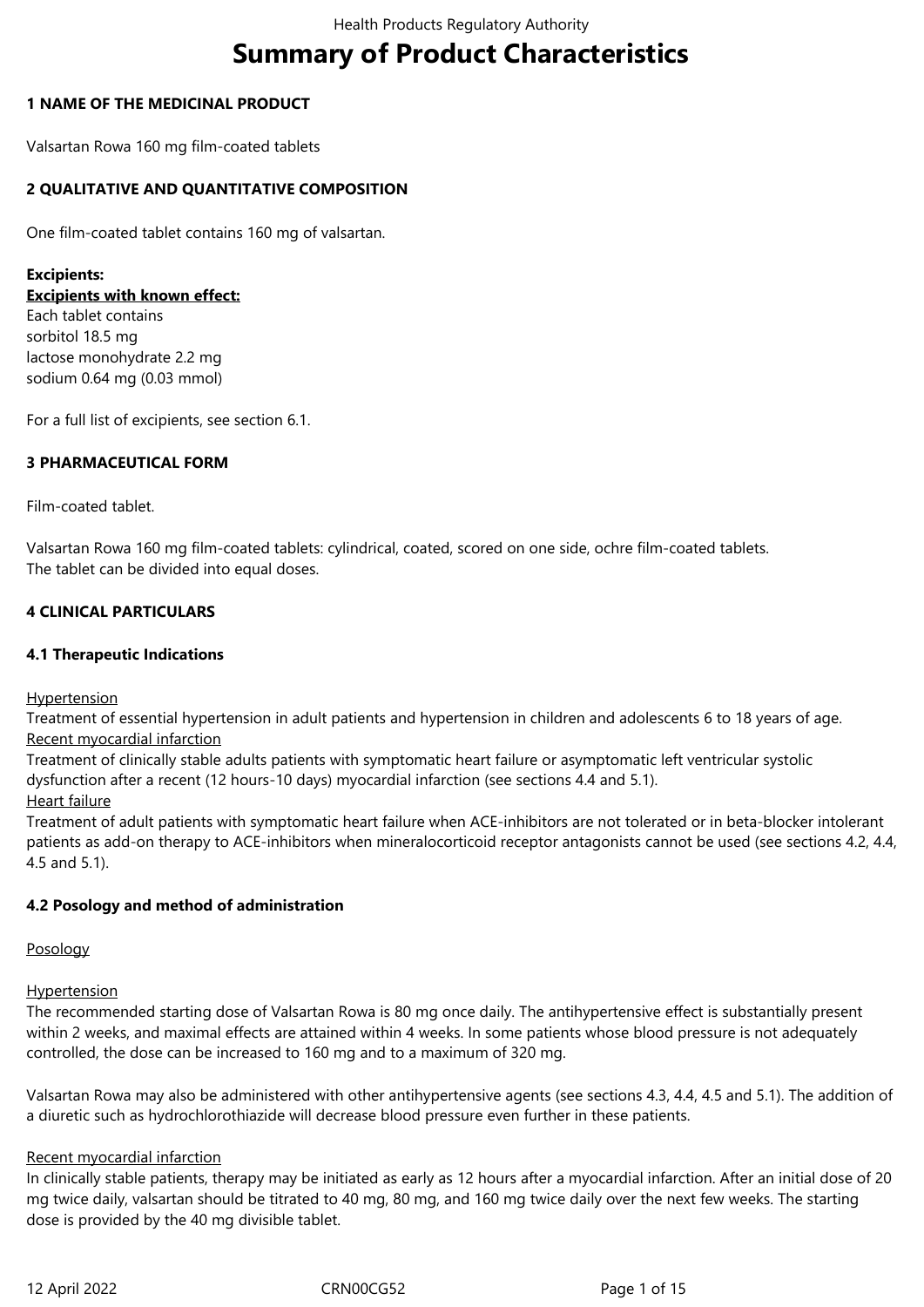The target maximum dose is 160 mg twice daily. In general, it is recommended that patients achieve a dose level of 80 mg twice daily by two weeks after treatment initiation and that the target maximum dose, 160 mg twice daily, be achieved by three months, based on the patient's tolerability. If symptomatic hypotension or renal dysfunction occur, consideration should be given to a dosage reduction.

Valsartan may be used in patients treated with other post-myocardial infarction therapies, e.g. thrombolytics, acetylsalicylic acid, beta blockers, statins, and diuretics. The combination with ACE inhibitors is not recommended (see sections 4.4 and 5.1).

Evaluation of post-myocardial infarction patients should always include assessment of renal function.

### Heart failure

The recommended starting dose of Valsartan Rowa is 40 mg twice daily. Uptitration to 80 mg and 160 mg twice daily should be done at intervals of at least two weeks to the highest dose, as tolerated by the patient. Consideration should be given to reducing the dose of concomitant diuretics. The maximum daily dose administered in clinical trials is 320 mg in divided doses.

Valsartan may be administered with other heart failure therapies. However, the triple combination of an ACE inhibitor, valsartan and a beta blocker or a potassium-sparing diuretic is not recommended (see sections 4.4 and 5.1). Evaluation of patients with heart failure should always include assessment of renal function.

### *Additional information on special populations*

# Elderly

No dose adjustment is required in elderly patients.

# Renal impairment

No dose adjustment is required for adult patients with a creatinine clearance >10 ml/min (see sections 4.4 and 5.2).

# Hepatic impairment

Valsartan Rowa is contraindicated in patients with severe hepatic impairment, biliary cirrhosis and in patients with cholestasis (see sections 4.3, 4.4 and 5.2). In patients with mild to moderate hepatic impairment without cholestasis, the dose of valsartan should not exceed 80 mg.

### Paediatric population

### Paediatric hypertension

For children and adolescents who are unable to swallow tablets, the use of the Valsartan oral solution is recommended. The systemic exposure and peak plasma concentration of valsartan is about 1.7-fold and 2.2-fold higher with the solution compared to the tablets.

### *Children and adolescents 6 to 18 years of age*

The initial dose is 40 mg once a daily for children weighing below 35 kg and 80 mg daily for those weighing 35 kg or more. The dose should be adjusted based on blood pressure response. For maximum doses studied in clinical trials please refer to the table below:

Doses higher than those listed have not been studied and are therefore not recommended.

| Weight                          | Maximum dose studied in clinical trials |
|---------------------------------|-----------------------------------------|
| $\geq$ 18 kg to < 35 kg   80 mg |                                         |
| $\geq$ 35kg to < 80 kg   160 mg |                                         |
| ≥80kg to ≤ 160 kg   320 mg      |                                         |

For children already started on valsartan prior to the age of six years, please refer to the posology for Valsartan oral solution (Children 1 to less than 6 years of age).

*Children less than 6 years of age*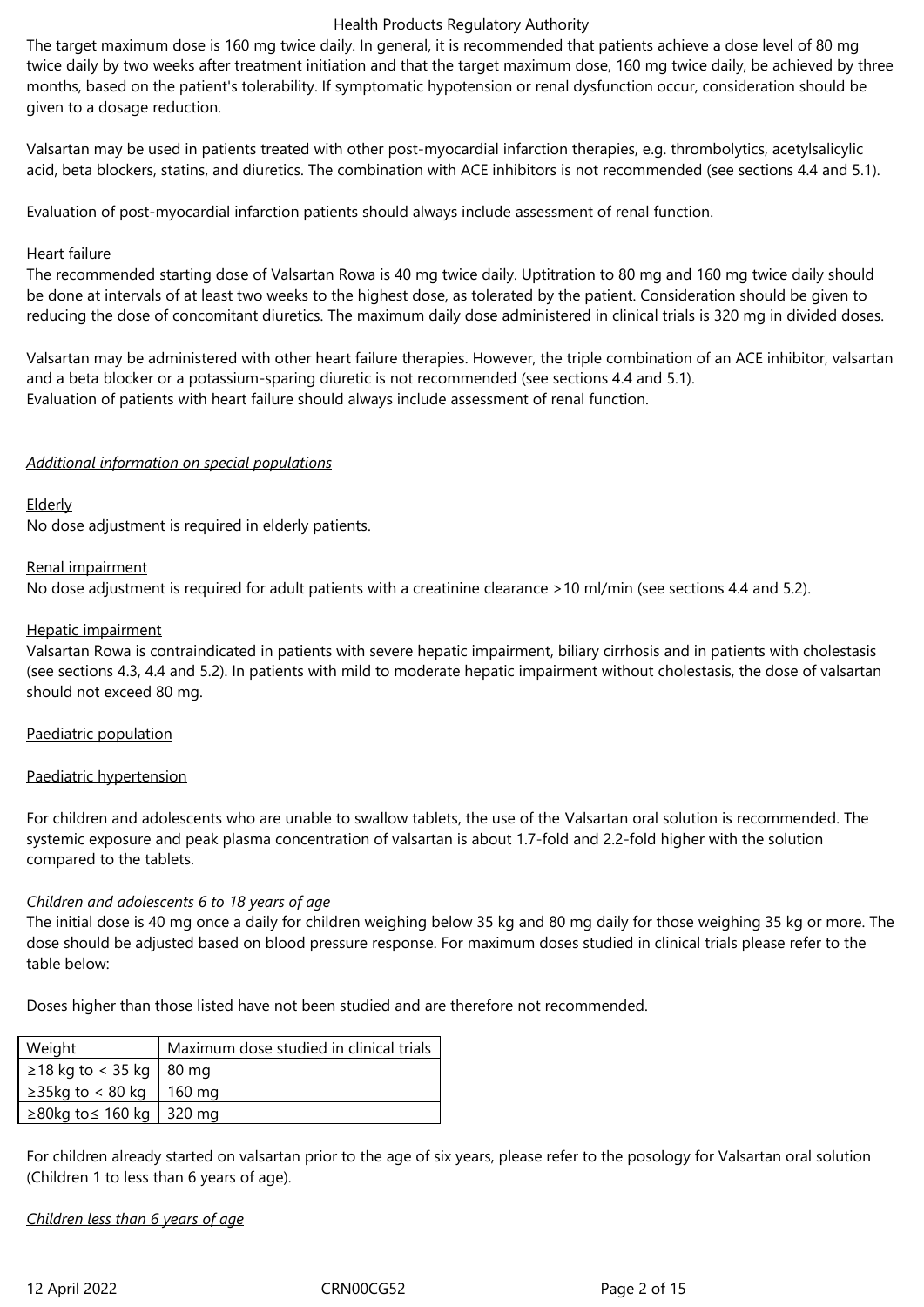For children aged 1 to 5 years and for those having difficulties in swallowing the tablet, Valsartan oral solution is recommended. Available data are described in sections 4.8, 5.1 and 5.2. However safety and efficacy of valsartan in children below 1 year of age have not been established.

### *Switching from oral solution to tablets*

If switching from oral solution to tablets is considered clinically essential, initially the same dose in milligrams should be given. Subsequently, frequent blood pressure monitoring should be performed taking into account potential under-dosing and the dose should be titrated further based on blood pressure response and tolerability.

# *Use in paediatric aged 6 to 18 years with renal impairment*

Use in paediatric patients with a creatinine clearance <30 ml/min and paediatric patients undergoing dialysis has not been studied, therefore valsartan is not recommended in these patients. No dose adjustment is required for paediatric patients with a creatinine clearance >30 ml/min. Renal function and serum potassium should be closely monitored (see section 4.4 and 5.2)

# *Use in paediatric population aged 6 to 18 years with hepatic impairment*

As in adults, valsartan is contraindicates in paediatric patients with severe hepatic impairment, biliary cirrhosis and in patients with cholestasis ( see sections 4.3, 4.4 and 5.2). There is a limited clinical experience with valsartan in paediatric patients with mild to moderate hepatic impairment. The dose of valsartan should not exceed 80 mg in these patients.

# *Paediatric heart failure and recent myocardial infarction*

Valsartan is not recommended for the treatment of heart failure or recent myocardial infarction in children and adolescents below the age of 18 years due to the lack of data on safety and efficacy.

# *Method of administration*

Valsartan Rowa may be taken independently of a meal and should be administered with water.

# **4.3 Contraindications**

-Hypersensitivity to the active substance or to any of the excipients listed in section 6.1.

-Severe hepatic impairment, biliary cirrhosis and cholestasis.

-Second and third trimester of pregnancy (see sections 4.4 and 4.6).

*-*The concomitant use of Valsartan Rowa with aliskiren-containing products is contraindicated in patients with diabetes mellitus or renal impairment (GFR < 60 ml/min/1.73 m<sup>2</sup>) (see sections 4.5 and 5.1).

# **4.4 Special warnings and precautions for use**

### Hyperkalaemia

Concomitant use with potassium supplements, potassium-sparing diuretics, salt substitutes containing potassium, or other agents that may increase potassium levels (heparin, etc.) is not recommended. Monitoring of potassium should be undertaken as appropriate.

### Sodium- and/or volume-depleted patients

In severely sodium-depleted and/or volume-depleted patients, such as those receiving high doses of diuretics, symptomatic hypotension may occur in rare cases after initiation of therapy with Valsartan Rowa. Sodium and/or volume depletion should be corrected before starting treatment with Valsartan Rowa, for example by reducing the diuretic dose.

### Renal artery stenosis

In patients with bilateral renal artery stenosis or stenosis to a solitary kidney, the safe use of Valsartan Rowa has not been established.

Short-term administration of Valsartan Rowa to twelve patients with renovascular hypertension secondary to unilateral renal artery stenosis did not induce any significant changes in renal haemodynamics, serum creatinine, or blood urea nitrogen (BUN). However, other agents that affect the renin-angiotensin system may increase blood urea and serum creatinine in patients with unilateral renal artery stenosis, therefore monitoring of renal function is recommended when patients are treated with valsartan.

### Kidney transplantation

There is currently no experience on the safe use of Valsartan Rowa in patients who have recently undergone kidney transplantation.

12 April 2022 CRN00CG52 Page 3 of 15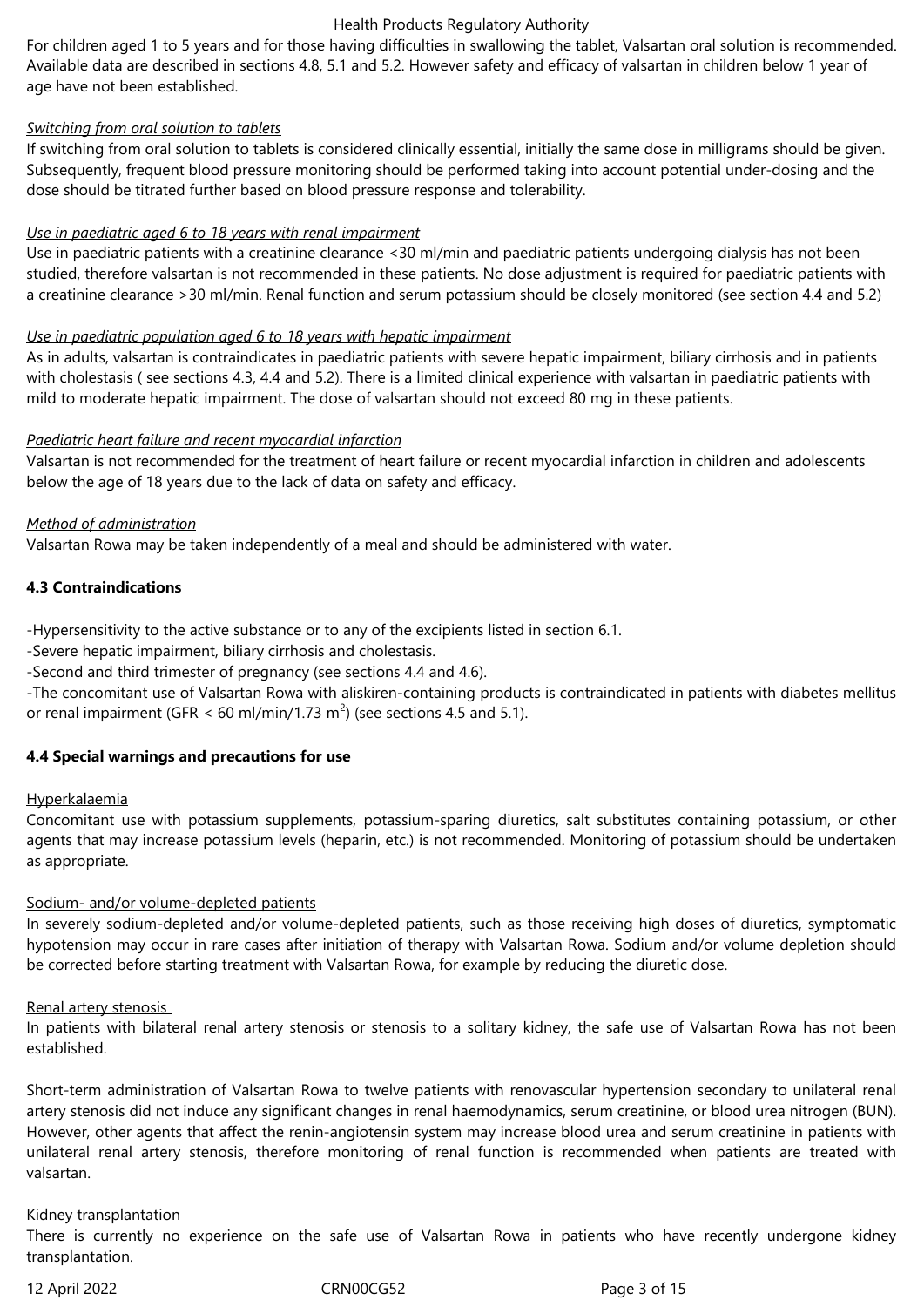# Primary hyperaldosteronism

Patients with primary hyperaldosteronism should not be treated with Valsartan Rowa as their renin-angiotensin system is not activated.

### Aortic and mitral valve stenosis, obstructive hypertrophic cardiomyopathy

As with all other vasodilators, special caution is indicated in patients suffering from aortic or mitral stenosis, or hypertrophic obstructive cardiomyopathy (HOCM).

# Impaired renal function

There is currently no experience on the safe use in patients with a creatinine clearance <10 ml/min and patients undergoing dialysis, therefore valsartan should be used with caution in these patients. No dose adjustment is required for adult patients with creatinine clearance >10 ml/min (see sections 4.2 and 5.2).

# Hepatic impairment

In patients with mild to moderate hepatic impairment without cholestasis, Valsartan Rowa should be used with caution (see sections 4.2 and 5.2).

# **Pregnancy**

Angiotensin II Receptor Antagonists (AIIRAs) should not be initiated during pregnancy. Unless continued AIIRAs therapy is considered essential, patients planning pregnancy should be changed to alternative anti-hypertensive treatments which have an established safety profile for use in pregnancy. When pregnancy is diagnosed, treatment with AIIRAs should be stopped immediately, and, if appropriate, alternative therapy should be started (see sections 4.3 and 4.6).

# Recent myocardial infarction

The combination of captopril and valsartan has shown no additional clinical benefit, instead the risk for adverse events increased compared to treatment with the respective therapies (see sections 4.2 and 5.1). Therefore, the combination of valsartan with an ACE inhibitor is not recommended.

Caution should be observed when initiating therapy in post-myocardial infarction patients. Evaluation of post-myocardial infarction patients should always include assessment of renal function (see section 4.2).

Use of Valsartan Rowa in post-myocardial infarction patients commonly results in some reduction in blood pressure, but discontinuation of therapy because of continuing symptomatic hypotension is not usually necessary provided dosing instructions are followed (see section 4.2).

# Heart Failure

The risk of adverse reactions, especially hypotension, hyperkalaemia and decreased renal function (including acute renal failure), may increase when Valsartan Rowa is used in combination with an ACE-inhibitor. In patients with heart failure, the triple combination of an ACE inhibitor, a beta blocker and Valsartan Rowa has not shown any clinical benefit (see section 5.1). This combination apparently increases the risk for adverse events and is therefore not recommended. Triple combination of an ACE-inhibitor, a mineralocorticoid receptor antagonist and valsartan is also not recommended. Use of these combinations should be under specialist supervision and subject to frequent close monitoring of renal function, electrolytes and blood pressure.

Caution should be observed when initiating therapy in patients with heart failure. Evaluation of patients with heart failure should always include assessment of renal function (see section 4.2).

Use of Valsartan Rowa in patients with heart failure commonly results in some reduction in blood pressure, but discontinuation of therapy because of continuing symptomatic hypotension is not usually necessary provided dosing instructions are followed (see section 4.2).

In patients whose renal function may depend on the activity of the renin-angiotensin-aldosterone- system (e.g patients with severe congestive heart failure), treatment with ACE-inhibitors has been associated with oliguria and/or progressive azotaemia and in rare cases with acute renal failure and/or death. As valsartan is an angiotensin II receptor blocker, it cannot be excluded that the use of Valsartan Rowa may be associated with impairment of the renal function.

ACE-inhibitors and angiotensin II receptor blockers should not be used concomitantly in patients with diabetic nephropathy.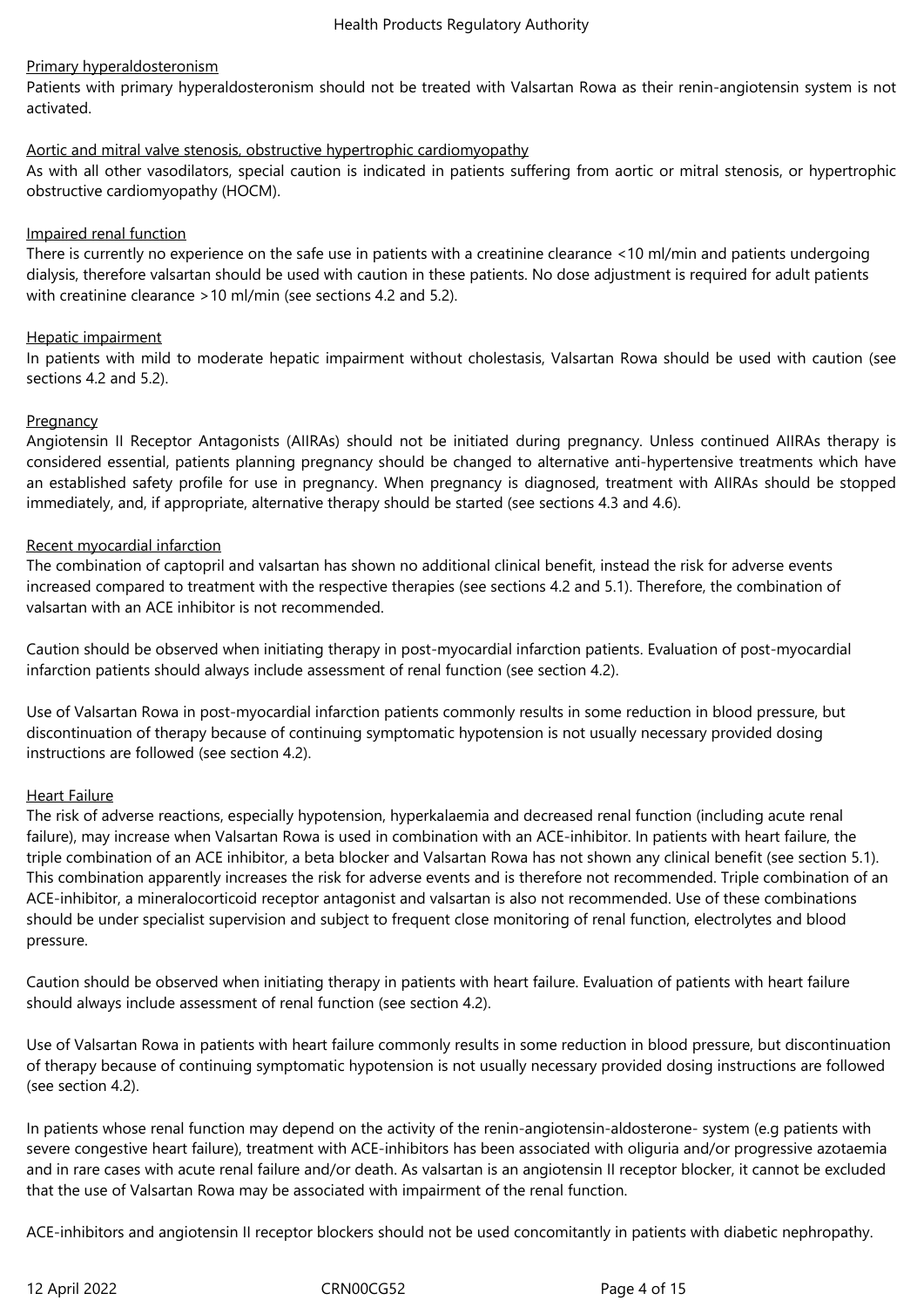# History of angioedema

Angioedema, including swelling of the larynx and glottis, causing airway obstruction and/or swelling of the face, lips, pharynx, and/or tongue has been reported in patients treated with valsartan; some of these patients previously experienced angioedema with other drugs including ACE inhibitors. Valsartan Rowa should be immediately discontinued in patients who develop angioedema, and Valsartan Rowa should not be re-administered (see section 4.8).

# Dual blockade of the Renin-Angiotensin-Aldosterone System (RAAS)

There is evidence that the concomitant use of ACE-inhibitors, angiotensin II receptor blockers or aliskiren increases the risk of hypotension, hyperkalaemia and decreased renal function (including acute renal failure). Dual blockade of RAAS through the combined use of ACE-inhibitors, angiotensin II receptor blockers or aliskiren is therefore not recommended (see sections 4.5 and 5.1).

If dual blockade therapy is considered absolutely necessary, this should only occur under specialist supervision and subject to frequent close monitoring of renal function, electrolytes and blood pressure.

ACE-inhibitors and angiotensin II receptor blockers should not be used concomitantly in patients with diabetic nephropathy.

# *Paediatric population*

### Impaired renal function

Use in paediatric patients with a creatinine clearance <30 ml/min and paediatric patients undergoing dialysis has not been studied, therefore valsartan is not recommended in these patients. No dose adjustment is required for paediatric patients with a creatinine clearance > 30 ml/min ( see section 4.2 and 5.2). Renal function and serum potassium should be closely monitored during treatment with valsartan. This applies particularly when valsartan is given in the presence of other conditions (fever, dehydration) likely to impair renal function.

### Impaired hepatic function

As in adults valsartan is contraindicated in paediatric patients with severe hepatic impairment, biliary cirrhosis and in patients with cholestasis (see section 4.3 and 5.2). There is limited clinical experience with valsartan in paediatric patients with mild to moderate hepatic impairment. The dose of valsartan should not exceed 80 mg in these patients.

### **Excipients:**

This medicine contains sorbitol.

Valsartan Rowa 160mg film-coated tablets contain 18.5 mg sorbital in each tablet.

Valsartan Rowa 160 mg film-coated tablets contain lactose. Patients with rare hereditary problems of galactose intolerance, total lactase deficiency or glucose-galactose malabsorption should not take this medicine. Valsartan Rowa 160 mg film-coated tablets contain sodium. This medicine contains less than 1 mmol sodium (23 mg) per tablet, that is to say essentially 'sodium-free'

### **4.5 Interaction with other medicinal products and other forms of interactions**

### Dual blockade of the Renin-Angiotensin-Aldosterone-System (RAAS) with ARBs, ACEIs, or aliskiren

Clinical trial data has shown that dual blockade of the renin-angiotensin-aldosterone-system (RAAS) through the combined use of ACE-inhibitors, angiotensin II receptor blockers or aliskiren is associated with a higher frequency of adverse events such as hypotension, hyperkalaemia and decreased renal function (including acute renal failure) compared to the use of a single RAAS-acting agent (see sections 4.3, 4.4 and 5.1)*.*

### Concomitant use not recommended.

### Lithium

Reversible increases in serum lithium concentrations and toxicity have been reported during concomitant administration of lithium with angiotensin converting enzyme inhibitors or angiotensin II receptor antagonists including with valsartan. If the combination proves necessary, a careful monitoring of serum lithium levels is recommended. If a diuretic is also used, the risk of lithium

toxicity may presumably be increased further.

*Potassium-sparing diuretics, potassium supplements, salt substitutes containing potassium and other substances that may increase potassium levels.*

If a medicinal product that affects potassium levels is considered necessary in combination with valsartan, monitoring of potassium plasma levels is advised.

12 April 2022 CRN00CG52 Page 5 of 15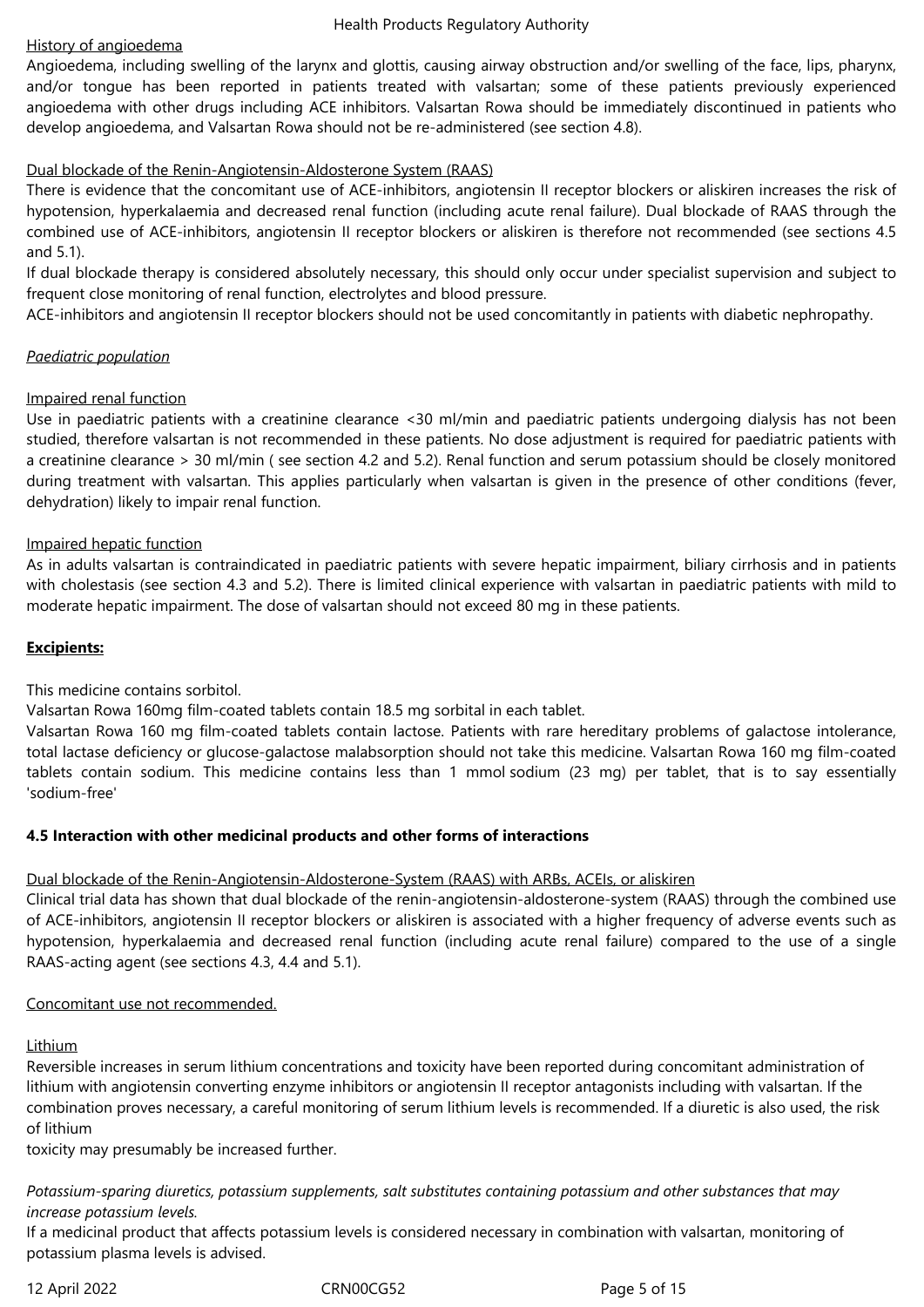### Caution required with concomitant use

*Non-steroidal anti-inflammatory medicines (NSAIDs), including selective COX-2 inhibitors, acetylsalicylic acid >3 g/day), and non-selective NSAIDs*

When angiotensin II antagonists are administered simultaneously with NSAIDs, attenuation of the antihypertensive effect may occur. Furthermore, concomitant use of angiotensin II antagonists and NSAIDs may lead to an increased risk of worsening of renal function and an increase in serum potassium. Therefore, monitoring of renal function at the beginning of the treatment is recommended, as well as adequate hydration of the patient.

### **Transporters**

In vitro data indicates that valsartan is a substrate of the hepatic uptake transporter OATP1B1/OATP1B3 and the hepatic efflux transporter MRP2. The clinical relevance of this finding is unknown. Co-administration of inhibitors of the uptake transporter (eg. rifampin, ciclosporin) or efflux transporter (eg. ritonavir) may increase the systemic exposure to valsartan. Exercise appropriate care when initiating or ending concomitant treatment with such drugs.

### **Others**

In drug interaction studies with valsartan, no interactions of clinical significance have been found with valsartan or any of the following substances: cimetidine, warfarin, furosemide, digoxin, atenolol, indometacin, hydrochlorothiazide, amlodipine, glibenclamide.

# *Paediatric population*

In hypertension in children and adolescents, where underlying renal abnormalities are common, caution is recommended with the concomitant use of valsartan and other substances that inhibit the renin angiotensis aldosterone system which may increase serum potassium. Renal function and serum potassium should be closely monitored.

# **4.6 Fertility, pregnancy and lactation**

Pregnancy:

The use of Angiotensin II Receptor Antagonists (AIIRAs) is not recommended during the first trimester of pregnancy (see section 4.4). The use of AIIRAs is contra-indicated during the second and third trimester of pregnancy (see sections 4.3 and 4.4).

Epidemiological evidence regarding the risk of teratogenicity following exposure to ACE inhibitors during the first trimester of pregnancy has not been conclusive; however, a small increase in risk cannot be excluded. Whilst there is no controlled epidemiological data on the risk with AIIRAs, similar risks may exist for this class of drugs. Unless continued AIIRA therapy is considered essential, patients planning pregnancy should be changed to alternative anti-hypertensive treatments which have an established safety profile for use in pregnancy.

When pregnancy is diagnosed, treatment with AIIRAs should be stopped immediately, and, if appropriate, alternative therapy should be started.

AIIRAs therapy exposure during the second and third trimesters is known to induce human fetotoxicity (decreased renal function, oligohydramnios, skull ossification retardation) and neonatal toxicity (renal failure, hypotension, hyperkalemia); see also section 5.3 "Preclinical safety data".

Should exposure to AIIRAs have occurred from the second trimester of pregnancy, ultrasound check of renal function and skull is recommended.

Infants whose mothers have taken AIIRAs should be closely observed for hypotension (see also sections 4.3 and 4.4).

# Breastfeeding

Because no information is available regarding the use of valsartan during breastfeeding, Valsartan Rowa is not recommended and alternative treatments with better established safety profiles during breast-feeding are preferable, especially while nursing a newborn or preterm infant.

### Fertility

Valsartan Rowa had no adverse effects on the reproductive performance of male or female rats at oral doses up to 200mg/kg/day. This dose is 6 times the maximum recommended human dose on a mg/m<sup>2</sup> basis ( calculations assume an oral dose of 320 mg/day and a 60-kg patient).

### **4.7 Effects on ability to drive and use machines**

12 April 2022 CRN00CG52 Page 6 of 15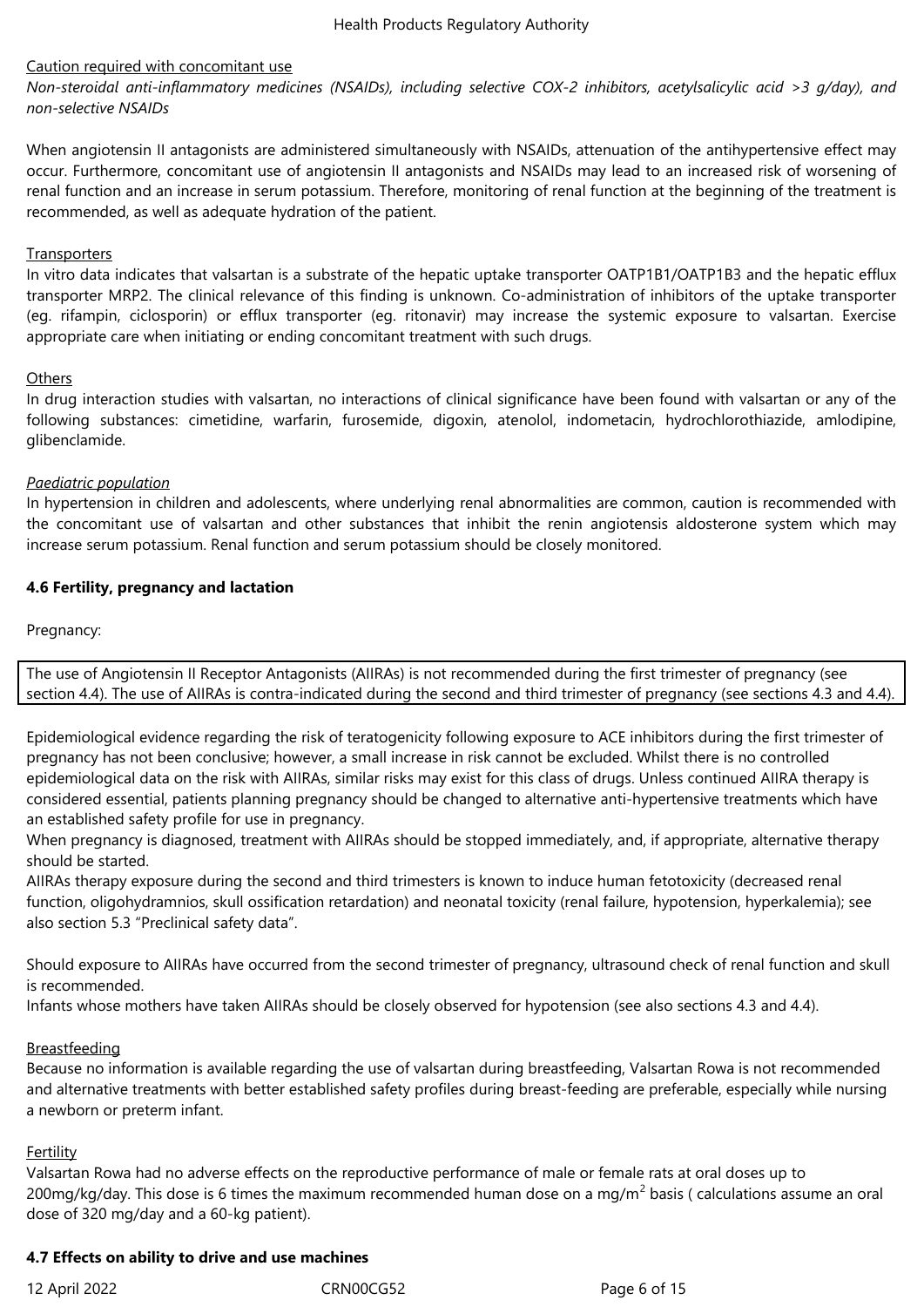No studies on the effects on the ability to drive have been performed. When driving vehicles or operating machines it should be taken into account that dizziness or weariness may occur.

#### **4.8 Undesirable effects**

In controlled clinical studies in adult patients with hypertension, the overall incidence of adverse reactions (ADRs) was comparable with placebo and is consistent with the pharmacology of valsartan. The incidence of ADRs did not appear to be related to dose or treatment duration and also showed no association with gender, age or race.

The ADRs reported from clinical studies, post-marketing experience and laboratory findings are listed below according to system organ class.

Adverse reactions are ranked by frequency, the most frequent first, using the following convention: very common (≥1/10); common (≥1/100 to <1/10); uncommon (≥1/1,000 to <1/100); rare (≥1/10,000 to <1/1,000) very rare (<1/10,000), not known (frequency cannot be estimated from the available data).

Within each frequency grouping, adverse reactions are ranked in order of decreasing seriousness.

For all the ADRs reported from post-marketing experience and laboratory findings, it is not possible to apply any ADR frequency and therefore they are mentioned with a "not known" frequency.

| <b>Blood and lymphatic system disorders</b>          |                                                                                    |
|------------------------------------------------------|------------------------------------------------------------------------------------|
| Not known                                            | Decrease in haemoglobin, Decrease in haematocrit, Neutropenia,<br>Thrombocytopenia |
| Immune system disorders                              |                                                                                    |
| Not known                                            | Hypersensitivity including serum sickness                                          |
| <b>Metabolism and nutrition disorders</b>            |                                                                                    |
| Not known                                            | Increase of serum potassium, Hyponatraemia                                         |
| Ear and labyrinth system disorders                   |                                                                                    |
| Uncommon                                             | Vertigo                                                                            |
| <b>Vascular disorders</b>                            |                                                                                    |
| Not known                                            | Vasculitis                                                                         |
| Respiratory, thoracic and mediastinal disorders      |                                                                                    |
| Uncommon                                             | Cough                                                                              |
| <b>Gastrointestinal disorders</b>                    |                                                                                    |
| Uncommon                                             | Abdominal pain                                                                     |
| <b>Hepato-biliary disorders</b>                      |                                                                                    |
| Not known                                            | Elevation of liver function values including increase of serum<br>bilirubin        |
| Skin and subcutaneous tissue disorders               |                                                                                    |
| Not known                                            | Angioedema, Dermatitis bullous, Rash, Pruritus                                     |
| Musculoskeletal and connective tissue disorders      |                                                                                    |
| Not known                                            | Myalgia                                                                            |
| <b>Renal and urinary disorders</b>                   |                                                                                    |
| Not known                                            | Renal failure and impairment, Elevation of serum creatinine                        |
| General disorders and administration site conditions |                                                                                    |
| Uncommon                                             | Fatigue                                                                            |

Hypertension

*Paediatric population*

#### *Hypertension*

The antihypertensive effect of valsartan has been evaluated in two randomised, double-blind clinical studies (each followed by an extension period or study) and one open-label study. These studies included 711 paediatric patients from 6 to less than18 years of age with and without chronic kidney disease (CKD), of which 560 patients received valsartan. With the exception of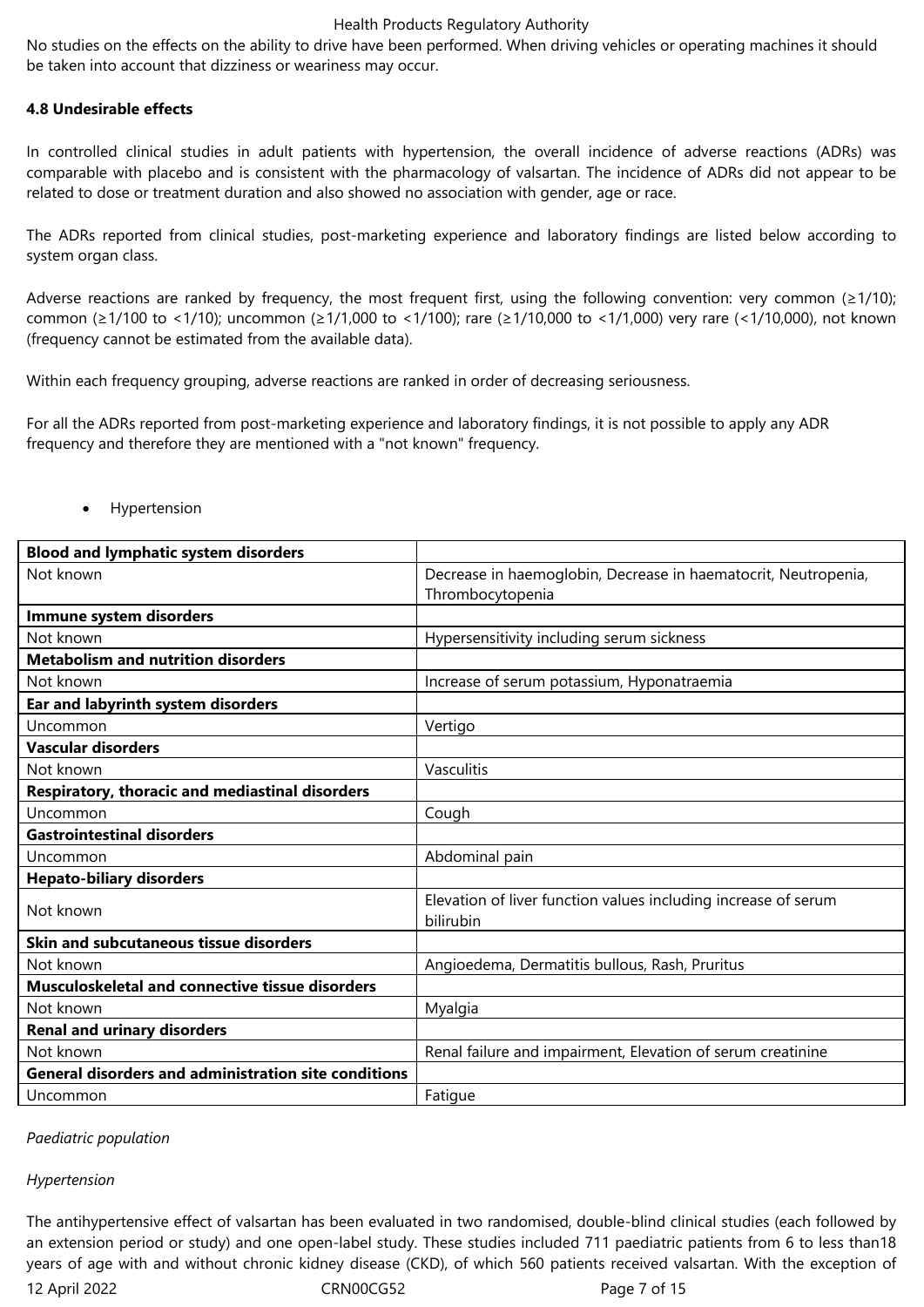isolated gastrointestinal disorders (such as abdominal pain, nausea, vomiting) and dizziness, no relevant differences in terms of type, frequency and severity of adverse reactions were identified between the safety profile for paediatric patients aged 6 to less than 18 years and that previously reported for adult patients.

Neurocognitive and developmental assessment of paediatric patients aged 6 to 16 years of age revealed no overall clinically relevant adverse impact after treatment with Valsartan Rowa for up to one year.

A pooled analysis of 560 paediatric hypertensive patients (aged 6-17 years) receiving either valsartan monotherapy [n=483] or combination antihypertensive therapy including valsartan [n=77] was conducted. Of the 560 patients, 85 (15.2%) had CKD (baseline GFR <90 mL/min/1.73m2). Overall, 45 (8.0%) patients discontinued a study due to adverse events. Overall 111 (19.8%) patients experienced an adverse drug reaction (ADR), with headache (5.4%), dizziness (2.3%), and hyperkalemia (2.3%) being the most frequent. In patients with CKD, the most frequent ADRs were hyperkalaemia (12.9%), headache (7.1%), blood creatinine increased (5.9%), and hypotension (4.7%). In patients without CKD, the most frequent ADRs were headache (5.1%) and dizziness (2.7%). ADRs were observed more frequently in patients receiving valsartan in combination with other antihypertensive medications than valsartan alone.

The antihypertensive effect of valsartan in children 1 to less than 6 years of age has been evaluated in three randomised, double-blind clinical studies (each followed by an extension period). In the first

study in 90 children aged 1 to less than 6 years, two deaths and isolated cases of marked liver transaminases elevations were observed. These cases occurred in a population who had significant

comorbidities. A causal relationship to valsartan has not been established. In the two subsequent studies in which 202 children aged 1 to less than 6 years were randomised, no significant

liver transaminase elevations or death occurred with valsartan treatment.

The safety profile seen in controlled-clinical studies in adult patients with post-myocardial infarction and/or heart failure varies from the overall safety profile seen in hypertensive patients. This may relate to the patients underlying disease. ADRs that occurred in adult patients with post-myocardial infarction and/or heart failure patients are listed below:

| <b>Blood and lymphatic system disorders</b>     |                                            |
|-------------------------------------------------|--------------------------------------------|
| Not know                                        | Thrombocytopenia                           |
| Immune system disorders                         |                                            |
| Not known                                       | Hypersensitivity including serum sickness  |
| <b>Metabolism and nutrition disorders</b>       |                                            |
| Uncommon                                        | Hyperkalaemia                              |
| Not known                                       | Increase of serum potassium, Hyponatraemia |
| <b>Nervous system disorders</b>                 |                                            |
| Common                                          | Dizziness, Postural dizziness              |
| Uncommon                                        | Syncope, Headache                          |
| Ear and labyrinth system disorders              |                                            |
| Uncommon                                        | Vertigo                                    |
| <b>Cardiac disorders</b>                        |                                            |
| Uncommon                                        | Cardiac failure                            |
| <b>Vascular disorders</b>                       |                                            |
| Common                                          | Hypotension, Orthostatic hypotension       |
| Not known                                       | Vasculitis                                 |
| Respiratory, thoracic and mediastinal disorders |                                            |
| Uncommon                                        | Cough                                      |
| <b>Gastrointestinal disorders</b>               |                                            |
| Uncommon                                        | Nausea, Diarrhoea                          |
| <b>Hepato-biliary disorders</b>                 |                                            |
| Not known                                       | Elevation of liver function values         |
| <b>Skin and subcutaneous tissue disorders</b>   |                                            |
| Uncommon                                        | Angioedema                                 |
| Not known                                       | Dermatitis bullous, Rash, Pruritis         |
| Musculoskeletal and connective tissue disorders |                                            |
| Not known                                       | Myalgia                                    |

Post-myocardial infarction and/or heart failure (studied in adult patients only)

12 April 2022 CRN00CG52 Page 8 of 15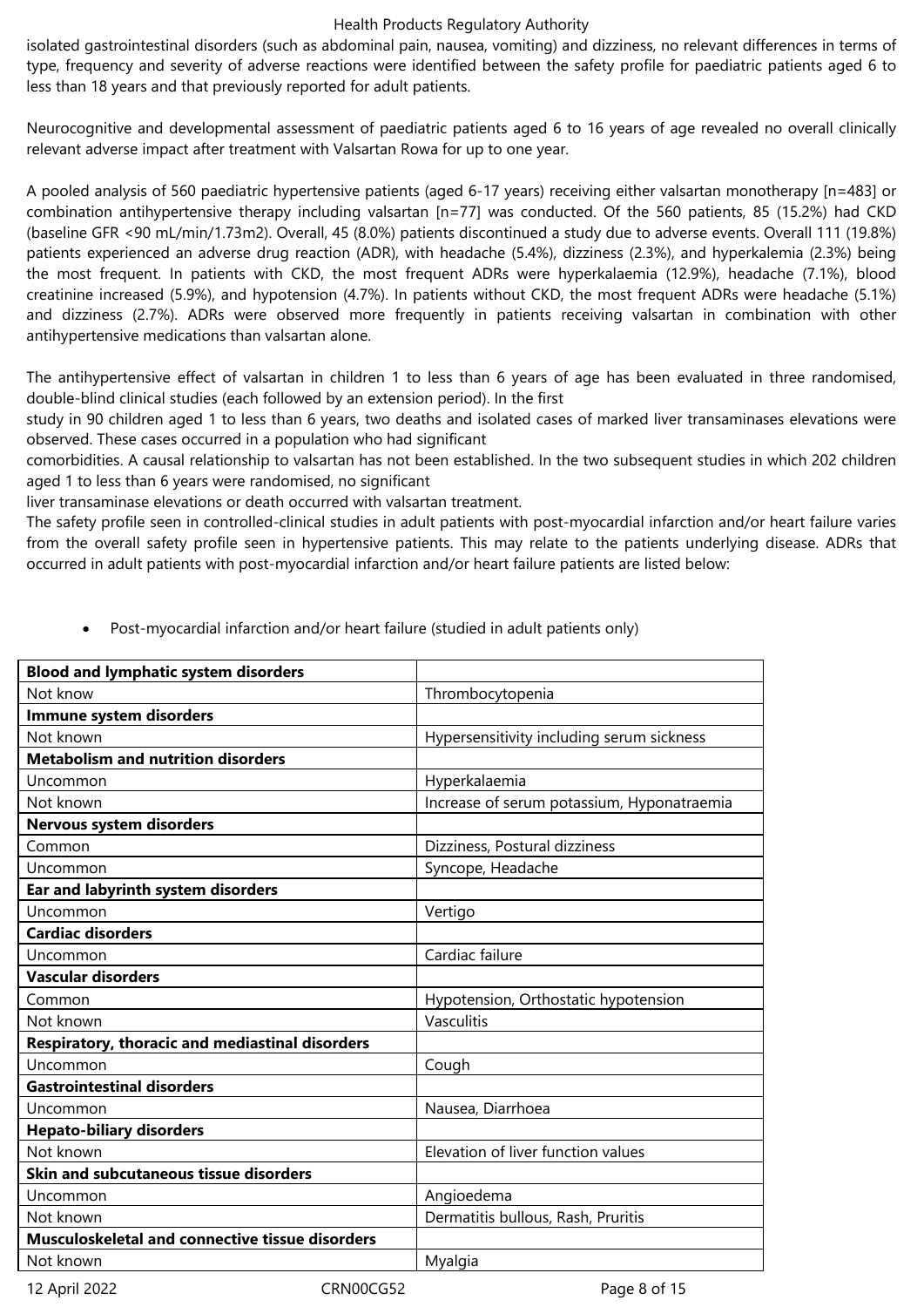| Uncommon                                                    | Acute renal failure, Elevation of serum creatinine |
|-------------------------------------------------------------|----------------------------------------------------|
| Not known                                                   | Increase in Blood Urea Nitrogen                    |
| <b>General disorders and administration site conditions</b> |                                                    |
| Uncommon                                                    | Asthenia, Fatique                                  |
|                                                             |                                                    |

# Reporting of suspected adverse reactions

Reporting suspected adverse reactions after authorisation of the medicinal product is important. It allows continued monitoring of the benefit/risk balance of the medicinal product. Healthcare professionals are asked to report any suspected adverse reactions via HPRA Pharmacovigilance; Website: www.hpra.ie.

# **4.9 Overdose**

### *Symptoms*

A Valsartan Rowa overdose could possibly cause a marked hypotension that under certain circumstances could lead to depressed level of consciousness, circulatory collapse and/or shock.

# *Therapy*

Therapeutic measures depend on when the medicine was taken, as well as the type and severity of the symptoms. Here restoration of stable circulatory conditions should be the main concern.

If hypotension occurs the patient should be placed in a supine position and blood volume correction should be undertaken. Valsartan is unlikely to be removed by haemodialysis.

# **5 PHARMACOLOGICAL PROPERTIES**

# **5.1 Pharmacodynamic properties**

Pharmacotherapeutic group: Angiotensin II Antagonists, plain, ATC code: C09CA03

Valsartan is an orally active, potent, and specific angiotensin II (Ang II) receptor antagonist. It acts selectively on the  $AT<sub>1</sub>$ receptor subtype, which is responsible for the known actions of angiotensin II. The increased plasma levels of Ang II following  $AT_1$  receptor blockade with valsartan may stimulate the unblocked  $AT_2$  receptor, which appears to counterbalance the effect of the AT<sub>1</sub> receptor. Valsartan does not exhibit any partial agonist activity at the AT<sub>1</sub> receptor and has much (about 20,000 fold) greater affinity for the AT<sub>1</sub> receptor than for the AT<sub>2</sub> receptor. Valsartan is not known to bind to or block other hormone receptors or ion channels known to be important in cardiovascular regulation.

Valsartan does not inhibit ACE (also known as kininase II) which converts Ang I to Ang II and degrades bradykinin. Since there is no effect on ACE and no potentiation of bradykinin or substance P, angiotensin II antagonists are unlikely to be associated with coughing. In clinical trials where valsartan was compared with an ACE inhibitor, the incidence of dry cough was significantly (P<0.05) less in patients treated with valsartan than in those treated with an ACE inhibitor (2.6% versus 7.9% respectively). In a clinical trial of patients with a history of dry cough during ACE inhibitor therapy, 19.5% of trial subjects receiving valsartan and 19.0% of those receiving a thiazide diuretic experienced cough compared to 68.5% of those treated with an ACE inhibitor (P<0.05).

# Dual blockade of the Renin-Angiotensin-Aldosterone-System (RAAS)

Two large randomised, controlled trials (ONTARGET (ONgoing Telmisartan Alone and in combination with Ramipril Global Endpoint Trial) and VA NEPHRON-D (The Veterans Affairs Nephropathy in Diabetes)) have examined the use of the combination of an ACE-inhibitor with an angiotensin II receptor blocker.

ONTARGET was a study conducted in patients with a history of cardiovascular or cerebrovascular disease, or type 2 diabetes mellitus accompanied by evidence of end-organ damage. VA NEPHRON-D was a study in patients with type 2 diabetes mellitus and diabetic nephropathy.

These studies have shown no significant beneficial effect on renal and/or cardiovascular outcomes and mortality, while an increased risk of hyperkalaemia, acute kidney injury and/or hypotension as compared to monotherapy was observed. Given their similar pharmacodynamic properties, these results are also relevant for other ACE-inhibitors and angiotensin II receptor blockers.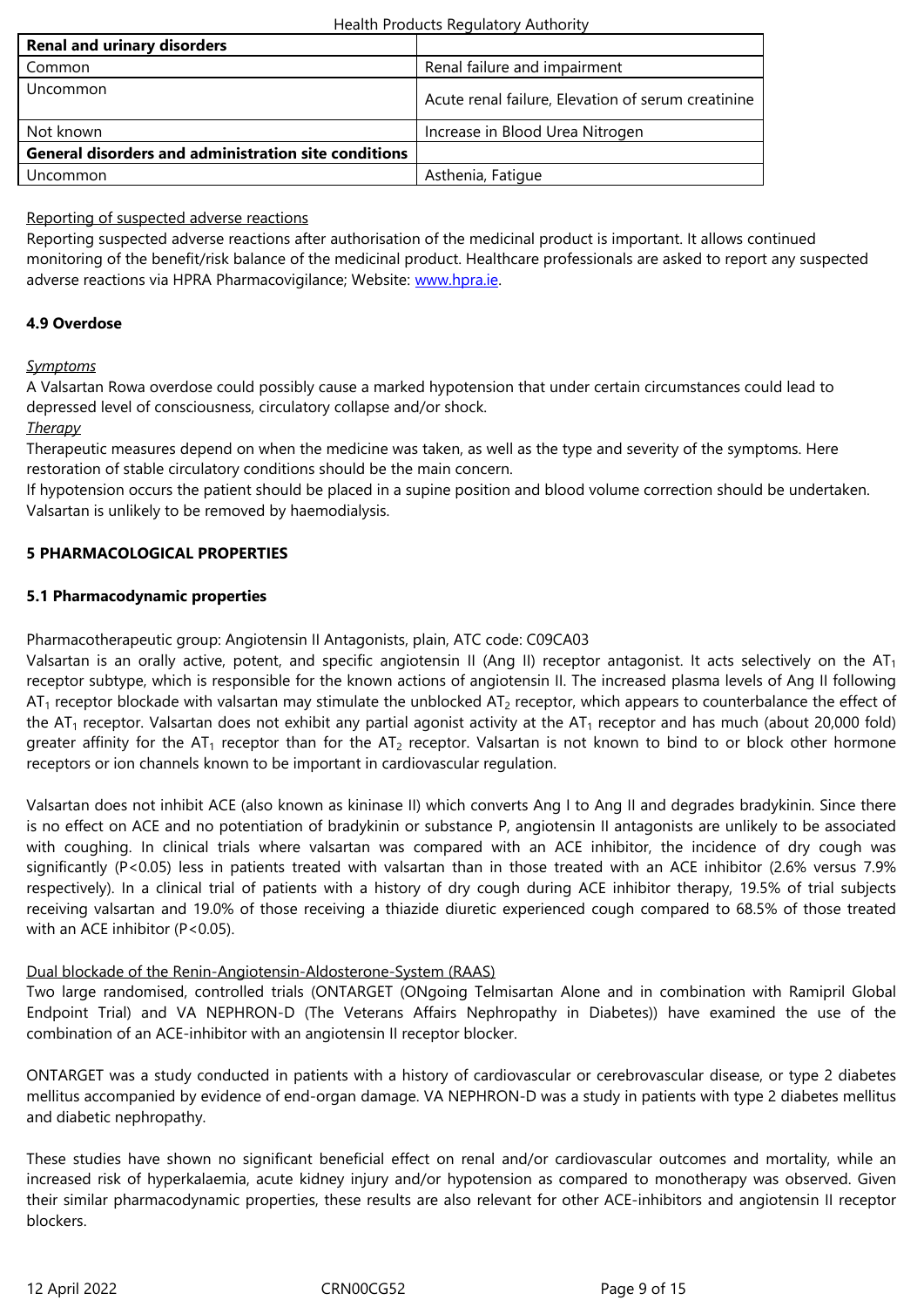ACE-inhibitors and angiotensin II receptor blockers should therefore not be used concomitantly in patients with diabetic nephropathy.

ALTITUDE (Aliskiren Trial in Type 2 Diabetes Using Cardiovascular and Renal Disease Endpoints) was a study designed to test the benefit of adding aliskiren to a standard therapy of an ACE-inhibitor or an angiotensin II receptor blocker in patients with type 2 diabetes mellitus and chronic kidney disease, cardiovascular disease, or both. The study was terminated early because of an increased risk of adverse outcomes. Cardiovascular death and stroke were both numerically more frequent in the aliskiren group than in the placebo group and adverse events and serious adverse events of interest (hyperkalaemia, hypotension and renal dysfunction) were more frequently reported in the aliskiren group than in the placebo group."

### Hypertension

Administration of Valsartan Rowa to patients with hypertension results in reduction of blood pressure without affecting pulse rate.

In most patients, after administration of a single oral dose, onset of antihypertensive activity occurs within 2 hours, and the peak reduction of blood pressure is achieved within 4-6 hours. The antihypertensive effect persists over 24 hours after dosing. During repeated dosing, the antihypertensive effect is substantially present within 2 weeks, and maximal effects are attained within 4 weeks and persist during long-term therapy. Combined with hydrochlorothiazide, a significant additional reduction in blood pressure is achieved.

Abrupt withdrawal of Valsartan Rowa has not been associated with rebound hypertension or other adverse clinical events.

In hypertensive patients with type 2 diabetes and microalbuminuria, valsartan has been shown to reduce the urinary excretion of albumin. The MARVAL (Micro Albuminuria Reduction with Valsartan) study assessed the reduction in urinary albumin excretion (UAE) with valsartan (80-160 mg/od) versus amlodipine (5-10 mg/od), in 332 type 2 diabetic patients (mean age: 58 years; 265 men) with microalbuminuria (valsartan: 58 μg/min; amlodipine: 55.4 μg/min), normal or high blood pressure and with preserved renal function (blood creatinine <120 μmol/l). At 24 weeks, UAE was reduced (p<0.001) by 42% (-24.2 μg/min; 95% CI: –40.4 to –19.1) with valsartan and approximately 3% (–1.7 μg/min; 95% CI: –5.6 to 14.9) with amlodipine despite similar rates of blood pressure reduction in both groups.

The Valsartan Rowa Reduction of Proteinuria (DROP) study further examined the efficacy of valsartan in reducing UAE in 391 hypertensive patients (BP=150/88 mmHg) with type 2 diabetes, albuminuria (mean=102 μg/min; 20-700 μg/min) and preserved renal function (mean serum creatinine = 80 µmol/l). Patients were randomized to one of 3 doses of valsartan (160, 320 and 640 mg/od) and treated for 30 weeks. The purpose of the study was to determine the optimal dose of valsartan for reducing UAE in hypertensive patients with type 2 diabetes. At 30 weeks, the percentage change in UAE was significantly reduced by 36% from baseline with valsartan 160 mg (95%CI: 22 to 47%), and by 44% with valsartan 320 mg (95%CI: 31 to 54%). It was concluded that 160-320 mg of valsartan produced clinically relevant reductions in UAE in hypertensive patients with type 2 diabetes.

### Recent myocardial infarction

The Valsartan In Acute myocardial infarction trial (VALIANT) was a randomised, controlled, multinational, double-blind study in 14,703 patients with acute myocardial infarction and signs, symptoms or radiological evidence of congestive heart failure and/or evidence of left ventricular systolic dysfunction (manifested as an ejection fraction ≤40% by radionuclide ventriculography or ≤35% by echocardiography or ventricular contrast angiography). Patients were randomised within 12 hours to 10 days after the onset of myocardial infarction symptoms to valsartan, captopril, or the combination of both. The mean treatment duration was two years. The primary endpoint was time to all-cause mortality.

Valsartan was as effective as captopril in reducing all-cause mortality after myocardial infarction. All-cause mortality was similar in the valsartan (19.9%), captopril (19.5%), and valsartan + captopril (19.3%) groups. Combining valsartan with captopril did not add further benefit over captopril alone. There was no difference between valsartan and captopril in all-cause mortality based on age, gender, race, baseline therapies or underlying disease. Valsartan was also effective in prolonging the time to and reducing cardiovascular mortality, hospitalisation for heart failure, recurrent myocardial infarction, resuscitated cardiac arrest, and non-fatal stroke (secondary composite endpoint).

The safety profile of valsartan was consistent with the clinical course of patients treated in the post-myocardial infarction setting. Regarding renal function, doubling of serum creatinine was observed in 4.2% of valsartan-treated patients, 4.8% of valsartan+captopril-treated patients, and 3.4% of captopril-treated patients. Discontinuations due to various types of renal dysfunction occurred in 1.1% of valsartan-treated patients, 1.3% in valsartan+captopril patients, and 0.8% of captopril patients. An assessment of renal function should be included in the evaluation of patients post-myocardial infarction.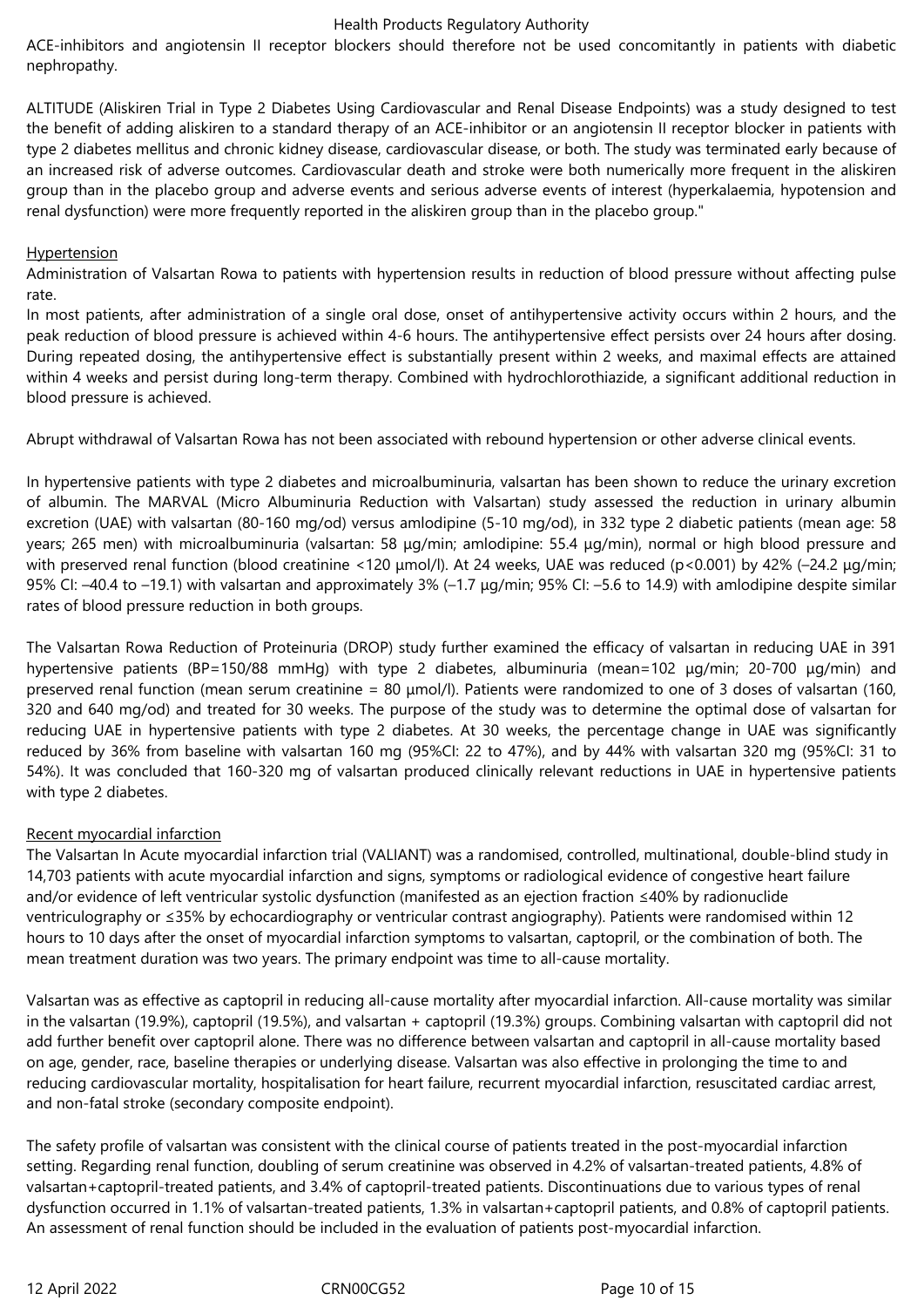There was no difference in all-cause mortality, cardiovascular mortality or morbidity when beta blockers were administered together with the combination of valsartan + captopril, valsartan alone, or captopril alone. Irrespective of treatment, mortality was lower in the group of patients treated with a beta blocker, suggesting that the known beta blocker benefit in this population was maintained in this trial.

### Heart failure

Val-HeFT was a randomised, controlled, multinational clinical trial of valsartan compared with placebo on morbidity and mortality in 5,010 NYHA class II (62%), III (36%) and IV (2%) heart failure patients receiving usual therapy with LVEF <40% and left ventricular internal diastolic diameter (LVIDD) >2.9 cm/m2. Baseline therapy included ACE inhibitors (93%), diuretics (86%), digoxin (67%) and beta blockers (36%). The mean duration of follow-up was nearly two years. The mean daily dose of valsartan in Val-HeFT was 254 mg. The study had two primary endpoints: all cause mortality (time to death) and composite mortality and heart failure morbidity (time to first morbid event) defined as death, sudden death with resuscitation, hospitalisation for heart failure, or administration of intravenous inotropic or vasodilator agents for four hours or more without hospitalisation.

All cause mortality was similar (p=NS) in the valsartan (19.7%) and placebo (19.4%) groups. The primary benefit was a 27.5% (95% CI: 17 to 37%) reduction in risk for time to first heart failure hospitalisation (13.9% vs. 18.5%). Results appearing to favour placebo (composite mortality and morbidity was 21.9% in placebo vs. 25.4% in valsartan group) were observed for those patients receiving the triple combination of an ACE inhibitor, a beta blocker and valsartan.

In a subgroup of patients not receiving an ACE inhibitor (n=366), the morbidity benefits were greatest. In this subgroup all-cause mortality was significantly reduced with valsartan compared to placebo by 33% (95% CI: –6% to 58%) (17.3% valsartan vs. 27.1% placebo) and the composite mortality and morbidity risk was significantly reduced by 44% (24.9% valsartan vs. 42.5% placebo).

In patients receiving an ACE inhibitor without a beta-blocker, all cause mortality was similar (p=NS) in the valsartan (21.8%) and placebo (22.5%) groups. Composite mortality and morbidity risk was significantly reduced by 18.3% (95% CI: 8% to 28%) with valsartan compared with placebo (31.0% vs. 36.3%).

In the overall Val-HeFT population, valsartan treated patients showed significant improvement in NYHA class, and heart failure signs and symptoms, including dyspnoea, fatigue, oedema and rales compared to placebo. Patients treated with valsartan had a better quality of life as demonstrated by change in the Minnesota Living with Heart Failure Quality of Life score from baseline at endpoint than placebo. Ejection fraction in valsartan treated patients was significantly increased and LVIDD significantly reduced from baseline at endpoint compared to placebo.

### *Paediatric population*

### **Hypertension**

The antihypertensive effect of valsartan have been evaluated in four randomized, double-blind clinical studies in 561 paediatric patients from 6 to 18 years of age and 165 paediatric patients 1 to 6 years of age.

Renal and urinary disorders, and obesity were the most common underlying medical conditions potentially contributing to hypertension in the children enrolled in these studies.

### *Clinical experience in children at or above 6 years of age*

In a clinical study involving 261 hypertensive paediatric patients 6 to 16 years of age, patients who weighed <35 kg received 10, 40 or 80 mg of valsartan tablets daily (low, medium and high doses), and patients who weighed ≥35 kg received 20, 80, and 160 mg of valsartan tablets daily (low, medium and high doses). At the end of 2 weeks, valsartan reduced both systolic and diastolic blood pressure in a dose-dependent manner.

Overall, the three dose levels of valsartan (low, medium and high) significantly reduced systolic blood pressure by 8, 10, 12 mm Hg from the baseline, respectively. Patients were re-randomized to either continue receiving the same dose of valsartan or were switched to placebo. In patients who continued to receive the medium and high doses of valsartan, systolic blood pressure at trough was -4 and -7 mm Hg lower than patients who received the placebo treatment. In patients receiving the low dose of valsartan, systolic blood pressure at trough was similar to that of patients who received the placebo treatment. Overall, the dosedependent antihypertensive effect of valsartan was consistent across all the demographic subgroups.

In another clinical study involving 300 hypertensive paediatric patients 6 to 18 years of age, eligible patients were randomized to receive valsartan or enalapril tablets for 12 weeks. Children weighing between ≥18 kg and <35 kg received valsartan 80 mg or enalapril 10 mg; those between ≥35 kg and <80 kg received valsartan 160 mg or enalapril 20 mg; those≥80 kg received valsartan 320 mg or enalapril 40 mg. Reductions in systolic blood pressure were comparable in patients receiving valsartan (15 mmHg) and enalapril (14 mm Hg) (non-inferiority p-value <0.0001). Consistent results were observed for diastolic blood pressure with reductions of 9.1 mmHg and 8.5 mmHg with valsartan and enalapril, respectively.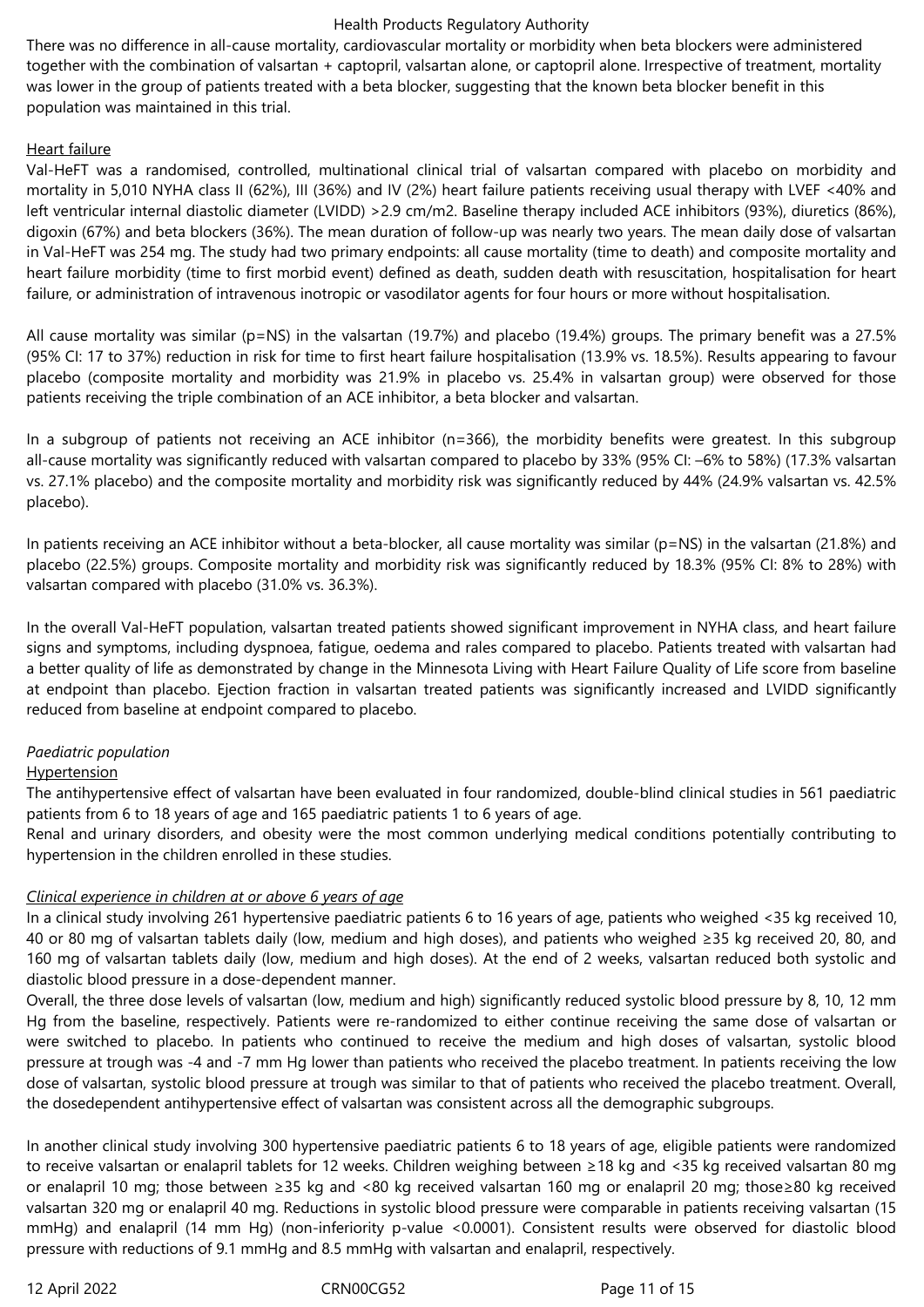In a third, open label clinical study, involving 150 paediatric hypertensive patients 6 to 17 years of age, eligible patients (systolic BP ≥95th percentile for age, gender and height) received valsartan for 18 months to evaluate safety and tolerability. Out of the 150 patients participating in this study, 41 patients also received concomitant antihypertensive medication. Patients were dosed based on their weight categories for starting and maintenance doses. Patients weighing >18 to < 35 kg, ≥35 to < 80 kg and ≥ 80 to < 160 kg received 40 mg, 80 mg and 160 mg and the doses were titrated to 80 mg, 160 mg and 320 mg respectively after one week. One half of the patients enrolled (50.0%, n=75) had CKD with 29.3% (44) of patients having CKD Stage 2 (GFR 60 – 89 mL/min/1.73m2) or Stage 3 (GFR 30-59 mL/min/1.73m2). Mean reductions in systolic blood pressure were 14.9 mmHg in all patients (baseline 133.5 mmHg), 18.4 mmHg in patients with CKD (baseline 131.9 mmHg) and 11.5 mmHg in patients without CKD (baseline 135.1 mmHg). The percentage of patients who achieved overall BP control (both systolic and diastolic BP <95th percentile) was slightly higher in the CKD group (79.5%) compared to the non-CKD group (72.2%).

### *Clinical experience in children less than 6 years of age*

Three clinical studies were conducted in 291 patients aged 1 to 5 years.No children below the age of 1 year were enrolled in these studies.

In the first study of 90 patients, dose-response could not be demonstrated, but in the second study of 75 patients, higher doses of valsartan were associated with greater blood pressure reductions.

The third study was a 6 week, randomised double-blind study to evaluate the dose response of valsartan in 126 children 1 to 5 years of age with hypertension with or without CKD randomised to either 0.25 mg/kg or 4 mg/kg body weight respectively. At endpoint, the reduction in Mean systolic blood pressure (MSBP)/ Mean diastolic blood pressure (MDBP) with valsartan 4.0 mg/kg compared to valsartan 0.25 mg/kg was 8.5/6.8 mmHg vs. 4.1/0.3 mmHg, respectively; p=0.0157/p<0.0001). Similarly, the CKD subgroup also showed reductions in MSBP/MDBP with valsartan 4.0 mg/kg compared to 0.25 mg/kg (9.2/6.5 mmHg vs 1.2/ +1.3 mmHg).

The European Medicines Agency has waived the obligation to submit the results of studies with < Valsartan Rowa in all subsets of the paediatric population in heart failure and heart failure after recent myocardial infarction. See section 4.2 for information on paediatric use.

# **5.2 Pharmacokinetic properties**

# Absorption:

Following oral administration of valsartan alone, peak plasma concentrations of valsartan are reached in 2–4 hourswith tablets and 1–2 hours with solution formulation. Mean absolute bioavailability is 23% and 39% with tablets and solution formulation, respectively. The systemic exposure and peak plasma concentration of valsartan is about 1.7-fold and 2.2-fold higher with the solution compared to the tablets.

Food decreases exposure (as measured by AUC) to valsartan by about 40% and peak plasma concentration (Cmax) by about 50%, although from about 8 h post dosing plasma valsartan concentrations are similar for the fed and fasted groups. This reduction in AUC is not, however, accompanied by a clinically significant reduction in the therapeutic effect, and valsartan can therefore be given either with or without food.

# Distribution:

The steady-state volume of distribution of valsartan after intravenous administration is about 17 litres, indicating that valsartan does not distribute into tissues extensively. Valsartan is highly bound to serum proteins (94–97%), mainly serum albumin.

# Biotransformation:

Valsartan is not biotransformed to a high extent as only about 20% of dose is recovered as metabolites. A hydroxy metabolite has been identified in plasma at low concentrations (less than 10% of the valsartan AUC). This metabolite is pharmacologically inactive.

### Elimination:

Valsartan shows multiexponential decay kinetics ( $t_{\frac{1}{2}a}$  <1 h and  $t_{\frac{1}{2}b}$  about 9 h). Valsartan is primarily eliminated by biliary excretion in faeces (about 83% of dose) and renally in urine (about 13% of dose), mainly as unchanged drug. Following intravenous administration, plasma clearance of valsartan is about 2 l/h and its renal clearance is 0.62 l/h (about 30% of total clearance). The half-life of valsartan is 6 hours.

# In Heart failure patients: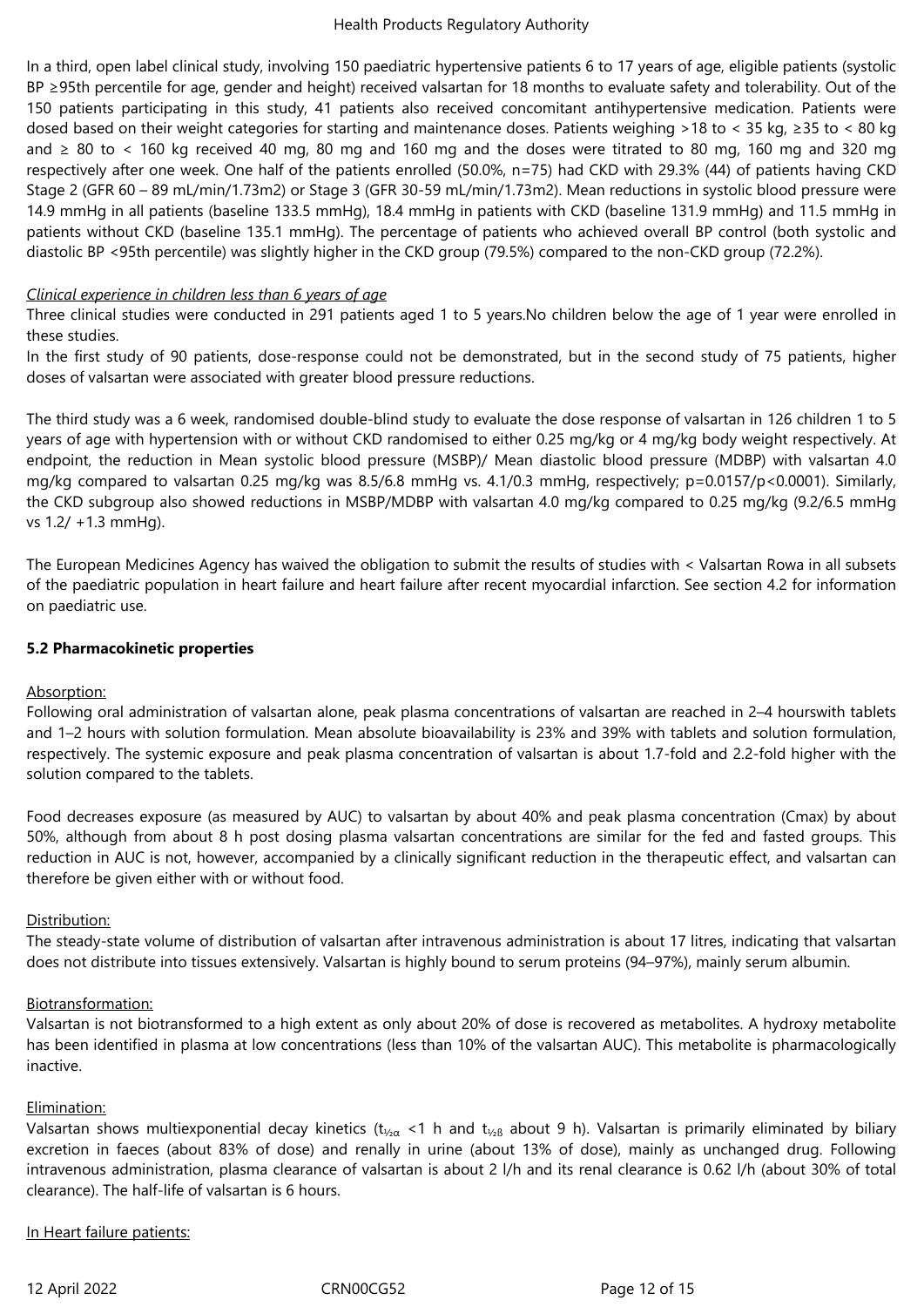The average time to peak concentration and elimination half-life of valsartan in heart failure patients are similar to that observed in healthy volunteers. AUC and Cmax values of valsartan are almost proportional with increasing dose over the clinical dosing range (40 to 160 mg twice a day). The average accumulation factor is about 1.7. The apparent clearance of valsartan following oral administration is approximately 4.5 l/h. Age does not affect the apparent clearance in heart failure patients.

# **Special populations**

# *Elderly*

A somewhat higher systemic exposure to valsartan was observed in some elderly subjects than in young subjects; however, this has not been shown to have any clinical significance.

### Impaired renal function

As expected for a compound where renal clearance accounts for only 30% of total plasma clearance, no correlation was seen between renal function and systemic exposure to valsartan. Dose adjustment is therefore not required in patients with renal impairment (creatinine clearance >10 ml/min). There is currently no experience on the safe use in patients with a creatinine clearance <10 ml/min and patients undergoing dialysis, therefore valsartan should be used with caution in these patients (see sections 4.2 and 4.4). Valsartan is highly bound to plasma protein and is unlikely to be removed by dialysis.

# Hepatic impairment

Approximately 70% of the dose absorbed is eliminated in the bile, essentially in the unchanged form. Valsartan does not undergo any noteworthy biotransformation. A doubling of exposure (AUC) was observed in patients with mild to moderate hepatic impairment compared to healthy subjects. However, no correlation was observed between plasma valsartan concentration versus degree of hepatic dysfunction. > Valsartan Rowa has not been studied in patients with severe hepatic dysfunction (see sections 4.2, 4.3 and 4.4).

# *Paediatric population*

In a study of 26 paediatric hypertensive patients (aged 1 to 16 years) given a single dose of a suspension of valsartan (mean: 0.9 to 2 mg/kg, with a maximum dose of 80 mg), the clearance (litres/h/kg) of valsartan was comparable across the age range of 1 to 16 years and similar to that of adults receiving the same formulation. (see Absorption information under section 5.2).

### Impaired renal function

Use in paediatric patients with a creatinine clearance <30 ml/min and paediatric patients undergoing dialysis has not been studied, therefore valsartan is not recommended in these patients. No dose adjustment is required for paediatric patients with a creatinine clearance >30 ml/min. Renal function and serum potassium should be closely monitored (see sections 4.2 and 4.4).

### **5.3 Preclinical safety data**

Non-clinical data reveal no special hazard for humans based on conventional studies of safety pharmacology, repeated dose toxicity, genotoxicity, carcinogenic potential.

In rats, maternally toxic doses (600 mg/kg/day) during the last days of gestation and lactation led to lower survival, lower weight gain and delayed development (pinna detachment and ear-canal opening) in the offspring (see section 4.6). These doses in rats (600 mg/kg/day) are approximately 18 times the maximum recommended human dose on a mg/m2 basis (calculations assume an oral dose of 320 mg/day and a 60-kg patient).

In non-clinical safety studies, high doses of valsartan (200 to 600 mg/kg body weight) caused in rats a reduction of red blood cell parameters (erythrocytes, haemoglobin, haematocrit) and evidence of changes in renal haemodynamics (slightly raised plasma urea, and renal tubular hyperplasia and basophilia in males). These doses in rats (200 and 600 mg/kg/day) are approximately 6 and 18 times the maximum recommended human dose on a mg/m2 basis (calculations assume an oral dose of 320 mg/day and a 60-kg patient).

In marmosets at similar doses, the changes were similar though more severe, particularly in the kidney where the changes developed to a nephropathy which included raised urea and creatinine.

Hypertrophy of the renal juxtaglomerular cells was also seen in both species. All changes were considered to be caused by the pharmacological action of valsartan which produces prolonged hypotension, particularly in marmosets. For therapeutic doses of valsartan in humans, the hypertrophy of the renal juxtaglomerular cells does not seem to have any relevance.

### Paediatric population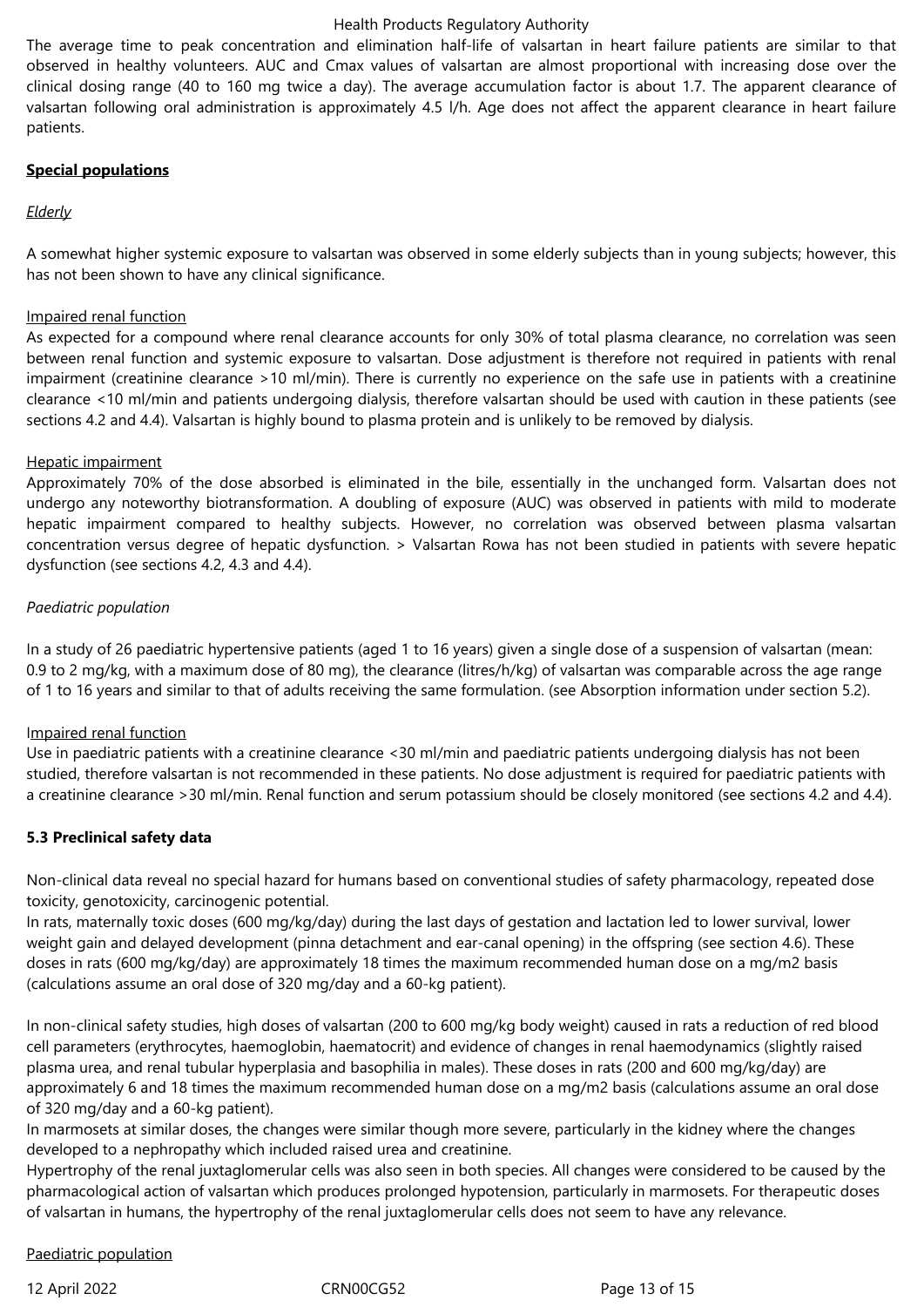Daily oral dosing of neonatal/juvenile rats (from a postnatal day 7 to postnatal day 70) with valsartan at doses as low as 1 mg/kg/day (about 10-35% of the maximum recommended paediatric dose of 4 mg/kg/day on systemic exposure basis) produced persistent, irreversible kidney damage. These effects above mentioned represent an expected exaggerated pharmacological effect of angiotensin converting enzyme inhibitors and angiotensin II type 1 blockers; such effects are observed if rats are treated during the first 13 days of life.

This period coincides with 36 weeks of gestation in humans, which could occasionally extend up to 44 weeks after conception in humans. The rats in the juvenile valsartan study were dosed up to day 70, and effects on renal maturation (postnatal 4-6 weeks) cannot be excluded. Functional renal maturation is an ongoing process within the first year of life in humans. Consequently, a clinical relevance in children <1 year of age cannot be excluded, while preclinical data do not indicate a safety concern for children older than 1 year.

### **6 PHARMACEUTICAL PARTICULARS**

# **6.1 List of excipients**

# *Tablet core*

Cellulose, microcrystalline (E 460) Silica, colloidal anhydrous (E 551) Sorbitol (E-420) Magnesium carbonate (E 504) Maize starch, pregelatinised Povidone K-25 (E 1201) Sodium stearylfumarate Sodium lauryl sulphate Crospovidone Type A (E 1202)

# *Film coating* Lactose monohydrate Hypromellose (E 464) Titanium dioxide (E 171)

Macrogol 4000 Yellow iron oxide (E 172) brown iron oxide (E 172)

# **6.2 Incompatibilities**

Not applicable

# **6.3 Shelf life**

3 years

# **6.4 Special precautions for storage**

Do not store above 30°C. Store in the original package in order to protect from moisture.

# **6.5 Nature and contents of container**

PVC/PE/PVDC/aluminium blister.

Pack sizes: 7, 14, 28, 56, 98, 280 film-coated tablets

Not all pack sizes may be marketed.

# **6.6 Special precautions for disposal and other handling**

No special requirements. Any unused product or waste should be disposed of in accordance with local requirements.